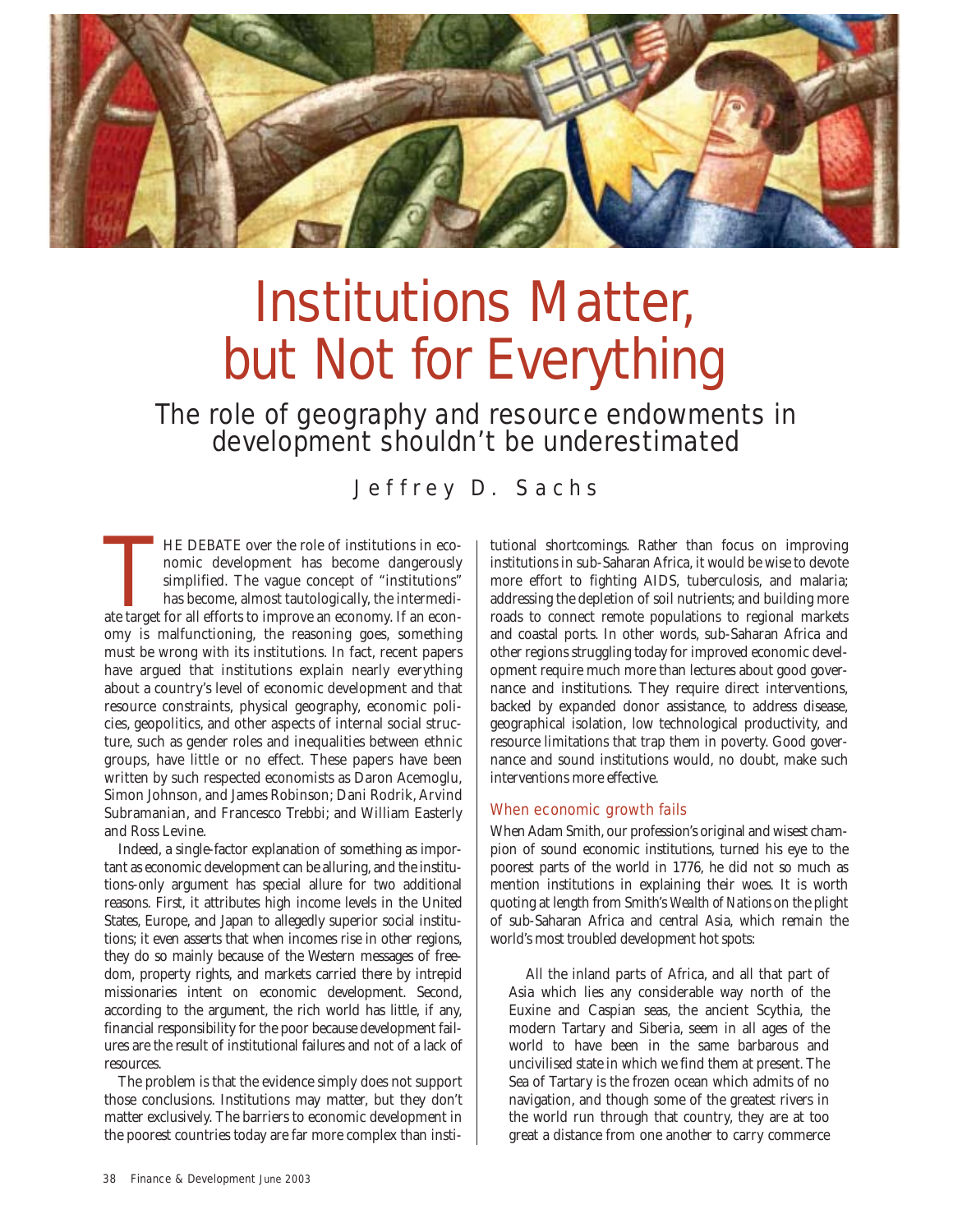and communication through the greater part of it. There are in Africa none of those great inlets, such as the Baltic and Adriatic seas in Europe, the Mediterranean and Euxine seas in both Europe and Asia, and the gulfs of Arabia, Persia, India, Bengal, and Siam, in Asia, to carry maritime commerce into the interior parts of that great continent: and the great rivers of Africa are at too great a distance from one another to give occasion to any considerable inland navigation. (Book I, Chapter III)

Smith's point is that Africa and central Asia could not effectively participate in international trade because transport costs were simply too high. And, without international trade, both regions were condemned to small internal markets, an inefficient division of labor, and continued poverty. These disadvantages of the hinterland exist to this day.

Smith couldn't know the half of it. The problems of African

isolation went far beyond mere transport costs. Characterized by the most adverse malaria ecology in the world, Africa was as effectively cut off from global trade and investment by that killer disease. Although the disease ecology of malaria was not understood properly until two centuries after Adam Smith, what was known demonstrated that Africa's suffering was unique. It had a climate conducive to year-round transmission of malaria and was home to a species of mosquito ideally suited to transmitting malaria from person to person. When Acemoglu, Johnson, and Robinson find that the high mortality rates of British soldiers around 1820 in various parts of the world correlate well with the low levels of GNP per capita in the 1990s, they are discovering the pernicious effects of malaria in blocking longterm economic development.

The ability of a disease to cut off eco-

nomic development may seem surprising to some but reflects a lack of understanding of how disease can affect economic performance. Thus, in writing that malaria has a limited impact in sub-Saharan Africa because most adults have some acquired immunity, Acemoglu, Johnson, and Robinson completely neglect the fact that the disease dramatically lowers the returns on foreign investments and raises the transaction costs of international trade, migration, and tourism in malarial regions. This is like claiming that the effects of the recent SARS (Severe Acute Respiratory Syndrome) outbreak in Hong Kong SAR can be measured by the number of deaths so far attributable to the disease rather than by the severe disruption in travel to and from Asia.

In an environment in which capital and people can move around with relative ease, the disadvantages of adverse geo-

The ability of a disease to cut off economic development may seem surprising to some but reflects a lack of understanding of how disease can affect economic performance.

graphy—physical isolation, endemic disease, or other local problems (such as poor soil fertility)—are magnified. It is probably true that when human capital is high enough in any location, physical capital will flow in as a complementary factor of production. Skilled workers can sell their outputs to world markets almost anywhere, over the Internet or by plane transport. Landlocked and at a high altitude, Denver can still serve as a high-tech hub of tourism, trade, and information technology. But when countries that are remote or have other problems related to their geography also have few skilled workers, these workers are much more likely to emigrate than to attract physical capital into the country. This is true even of geographically remote regions within countries. For example, China is having great difficulty attracting investments into its western provinces and is instead facing a massive shift of labor, including the west's few skilled workers, to the eastern and coastal provinces.

Recent history, then, confirms Smith's remarkable insights.

Good institutions certainly matter, and bad institutions can sound the death knell of development even in favorable environments. But poor physical endowments may also hamper development. During the globalization of the past 20 years, economic performance has diverged markedly in the developing world, with countries falling into three broadly identifiable categories. First are the countries, and regions within countries, in which institutions, policies, and geography are all reasonably favorable. The coastal regions of east Asia (coastal China and essentially all of Korea, Taiwan Province of China, Hong Kong SAR, Singapore, Thailand, Malaysia, and Indonesia) have this beneficent combination and, as a result, have all become closely integrated with global production systems and benefited from large inflows of foreign capital.

Second are the regions that are relatively well endowed geographically but, for historical reasons, have had poor governance and institutions. These include the central European states, whose proximity to Western Europe brought them little benefit during the socialist regime. For such countries, institutional reforms are paramount. And, finally, there are impoverished regions with an unfavorable geography, such as most of sub-Saharan Africa, central Asia, large parts of the Andean region, and the highlands of Central America, where globalization has not succeeded in raising living standards and may, indeed, have accelerated the brain drain and capital outflows from the region. The countries that have experienced the severest economic failures in the recent past have all been characterized by initial low levels of income and small populations (and hence small internal markets) that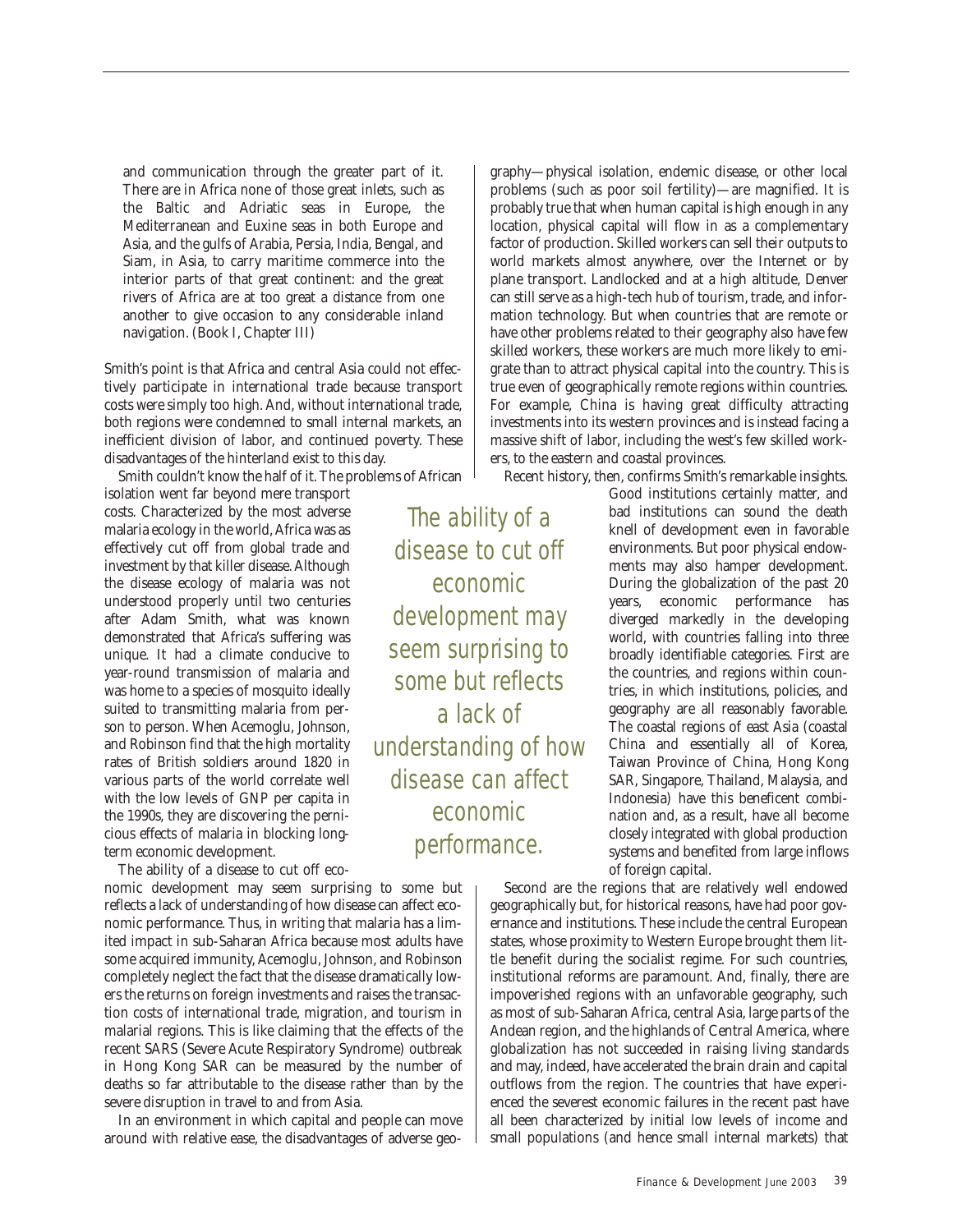

**Bauxite spills from chutes into freight wagons in Ghana. Despite being well endowed with natural resources, Ghana remains heavily dependent on international financial and technical assistance.**

live far from coasts and are burdened by disease, especially AIDS, tuberculosis, and malaria. These populations have essentially been trapped in poverty because of their inability to meet the market test for attracting private capital inflows.

## When institutions *and* geography matter

It is a common mistake to believe—and a weak argument to make—that geography equals determinism. Even if good health is important to development, not all malarial regions are condemned to poverty. Rather, special investments are needed to fight malaria. Landlocked regions may be burdened by high transport costs but are not necessarily condemned to poverty. Rather, special investments in roads, communications, rail, and other transport and communications facilities are even more important in those regions than elsewhere. Such regions may also require special help from the outside world to initiate self-sustaining growth.

A poor coastal region near a natural harbor may be able to initiate long-term growth precisely because few financial resources are needed to build roads and port facilities to get started. An equally poor landlocked region, however, may be stuck in poverty in the absence of outside help. A major project to construct roads and a port would most likely exceed local financing possibilities and may well have a rate of return far below the world market cost of capital. The market may be right: it is unlikely to pay a market return to develop the hinterland without some kind of subsidy from the rest of the world. Nor will institutional reforms alone get the goods to market.

In the short term, only three alternatives may exist for an isolated region: continued impoverishment of its population; migration of the population from the interior to the coast; or sufficient foreign assistance to build the infrastructure needed to link the region profitably with world markets. Migration would be the purest free market approach, yet the international system denies that option on a systematic basis; migration is systemically feasible only within countries. When populations do migrate from the hinterlands, the host country often experiences a political upheaval. The large migration from Burkina Faso to Côte d'Ivoire was one trigger of recent ethnic riots and civil violence.

A fourth and longer-term strategy that merits consideration is regional integration: a breaking down of artificial political barriers that limit the size of markets and condemn isolated countries to relative poverty. In this regard, the recent initiative to strengthen subregional and regional cooperation in Africa should certainly be supported. Yet, given political realities, this process will be too slow, by itself, to overcome the crisis of the poorest inland regions.

A good test of successful development strategy in these geographically disadvantaged regions is whether development efforts succeed in attracting new capital inflows. The structural adjustment era in sub-Saharan Africa, for example, was very disappointing in this dimension. Although the region focused on economic reforms for nearly two decades, it attracted very little foreign (or even domestic) investment, and what it did attract largely benefited the primary commodity sectors. Indeed, these economies remained almost completely dependent on a few primary commodity exports. The reform efforts did not solve the underlying fundamental